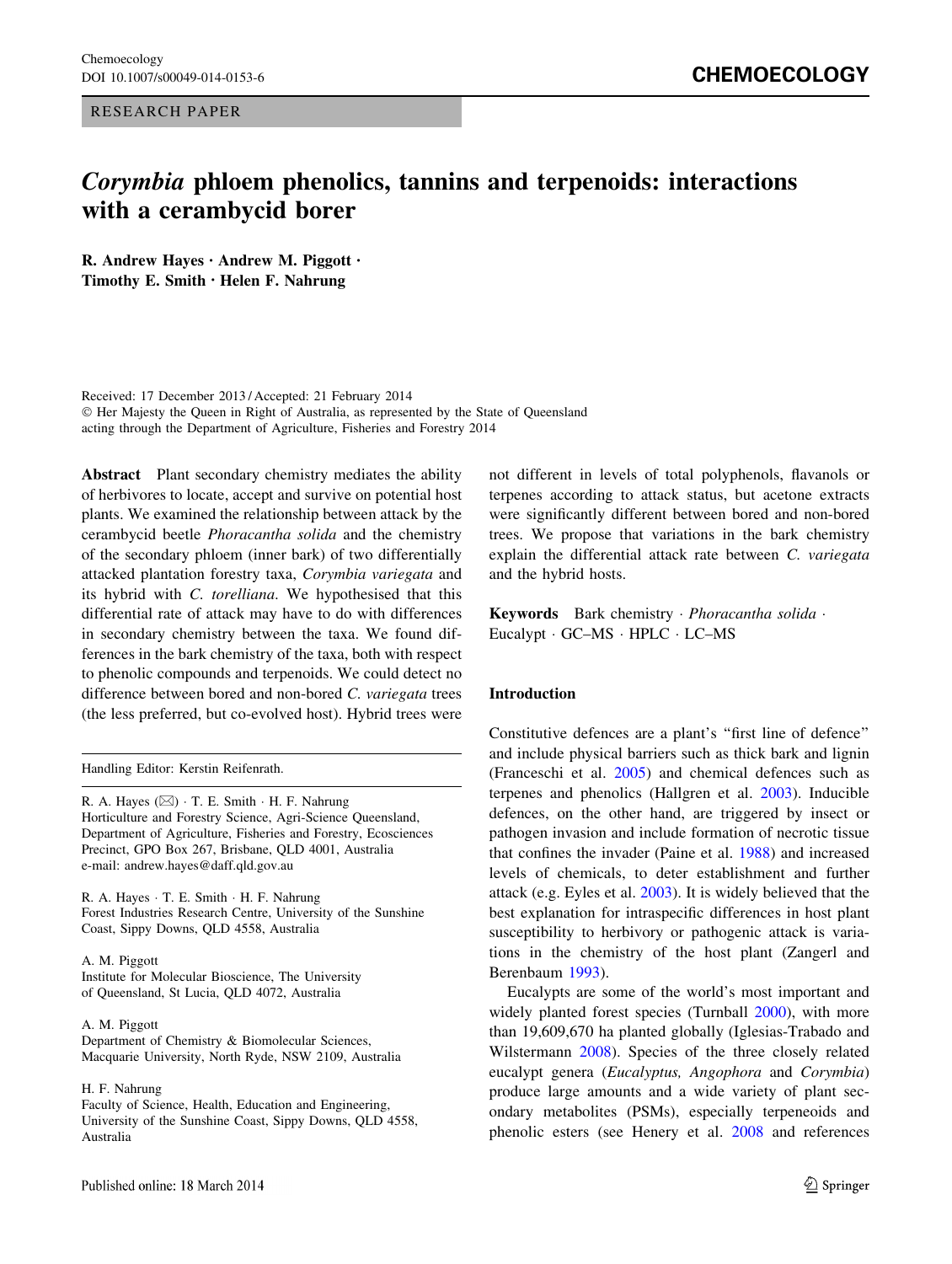within). Terpenoid compounds accumulate in glands distributed throughout the foliage and the bark (secondary phloem) of the plant (Carr and Carr [1969\)](#page-7-0) and may function as repellents, attractants, feeding stimulants, etc., to herbivores (Paine et al. [2011\)](#page-8-0). There is also a link between phenolic compounds (e.g. tannins) and herbivory (e.g. Bernays [1981](#page-7-0)). In general for cerambycids, attractants tend to be monoterpenoids and phenolic esters, while oviposition stimulants are monoterpenoids and flavonoids (Allison et al. [2004\)](#page-7-0).

Corymbia (Eucalyptus) torelliana (F. Muell.) K.D. Hill & L.A.S. Johnson (section Torellianae) (Parra-O et al. [2009\)](#page-8-0) is a rainforest tree whose endemic range occupies latitudes around  $15.75-19^{\circ}$ S (Boland et al.  $2006$ ), and is known to hybridise with the spotted gums (section Maculatae) including C. variegata (F.Muell.) K.D. Hill & L.A.S. Johnson (Parra-O et al. [2009\)](#page-8-0). A hybrid between C. torelliana and C. variegata has been developed for commercial purposes (Lee [2007\)](#page-8-0), and has become among the preferred plantation species in subtropical Queensland and New South Wales due to their significant advantages in growth, and tolerance to disease, insects, and frost (Lee [2007;](#page-8-0) Lee et al. [2009](#page-8-0), [2010\)](#page-8-0).

The eucalypt woodborers (Phoracantha Fabricius: Cerambycidae) attack eucalypts (Myrtaceae) including Eucalyptus and Corymbia (Duffy [1963](#page-7-0)). Although the beetle genus is native to Australia, most work has been conducted overseas where two species (P. semipunctata and P. recurva) have become commercially important pests of eucalypt plantations (Paine et al. [2011\)](#page-8-0). As with other cerambycid beetles, olfaction is an important part of the biology of this genus used for host location (Allison et al. [2004\)](#page-7-0). In particular, P. semipunctata uses olfactory cues in host location in field trials and laboratory trials, and these volatiles are detected by the beetle electrophysiologically (Barata et al. [2002](#page-7-0), [1992](#page-7-0), [2000;](#page-7-0) Barata and Araújo [2001](#page-7-0)). Three species of Phorocantha are pests within eucalypt plantations in Australia, P. solida, P. mastersi and P. acanthocera (Elliott et al. [1998\)](#page-8-0); of these species, P. solida has the broadest geographic range and is the most significant pest of the three in the sub-tropics (Wang [1995\)](#page-8-0). The life cycle of P. solida is approximately 2 years; females oviposit single eggs or small batches on branch stubs or injuries of otherwise apparently healthy trees  $>10$  cm diameter; larvae create large amounts of damage beneath the outer bark, boring into the sapwood several times, and then returning there to pupate (Wang [1995\)](#page-8-0). C. variegata is a known host for the species (Griffiths et al. [2004\)](#page-8-0), and C. torelliana  $\times$  C. variegata hybrids developed for plantation forestry have been shown to be more susceptible to longicorn beetles than pure C. variegata (Nahrung et al. [2014](#page-8-0)).

We examined the impact of attack by P. solida on the chemistry of the secondary phloem (inner bark) of

C. variegata and its hybrid with C. torelliana. We hypothesised that differences in attack rate by the borer on the two tree taxa would be as a result of differences in plant secondary chemistry. Samples from bored and non-bored trees were examined for terpenoids and phenolic com pounds (e.g. tannins), and differences between classes were determined. We propose that differences in the chemistry of the secondary phloem between taxa will affect the beetle's ability to find, accept, and/or survive on hosts. The implications of differences between taxa with respect to cues for host location and host defence are discussed.

# Materials and methods

#### Phloem sample collection

Phloem samples were collected on 24 October 2011 from a 3.83 ha site at Binjour Plateau, Queensland (25.522S 157.478 $^{\circ}$ E) planted in May 2005 with C. variegata (spotted gum) and its hybrid with C. torelliana on a snuffy red ferrosol soil, which had boron treatments applied at the time of planting. Samples were collected from representative bored and non-bored trees for each taxon from throughout the site, with 11 replicate samples from each taxon-borer status combination. A tree was defined as bored if any visible evidence existed of damage from one or more beetle borers; attacks on these trees occur predominantly in the lower 50 cm of the trunk (Nahrung et al. [2014](#page-8-0)). Samples comprised a cylindrical bark core (25.4 mm diameter) removed from the southwestern side of the trunk, about 30 cm from the base, using a hammer and wad punch, extracting all phloem to the cambium. Each core was stored separately in a labelled paper bag, stored cold during transit and frozen until analysis.

Analysis of total polyphenols and flavanols

Samples were ground individually with a coffee grinder (Braun). The soluble phenolic compounds were extracted twice from 50 mg of dry wood powder in 2 mL of a methanol:water solution (8:2, v/v). The mixture was sonicated for 30 min at  $4^{\circ}$ C. One mL of pooled supernatant was removed and dried under vacuum, and re-dissolved in methanol  $(250 \mu L)$ .

Total polyphenols were estimated by an adapted Folin– Ciocalteu method (Pizzo et al. [2011;](#page-8-0) Singleton and Rossi [1965](#page-8-0)). Phenolic extract (20  $\mu$ L) was diluted in 80  $\mu$ L of ultra-pure water,  $500 \mu L$  of Folin–Ciocalteu's phenol reagent 2N (Sigma, diluted 10 times in ultra-pure water) and 400 µL of a 75 g/L Na<sub>2</sub>CO<sub>3</sub> solution, mixed and incubated for 5 min at 40  $^{\circ}$ C. The absorbance at 735 nm was measured spectrophotometrically (Centra 202 double beam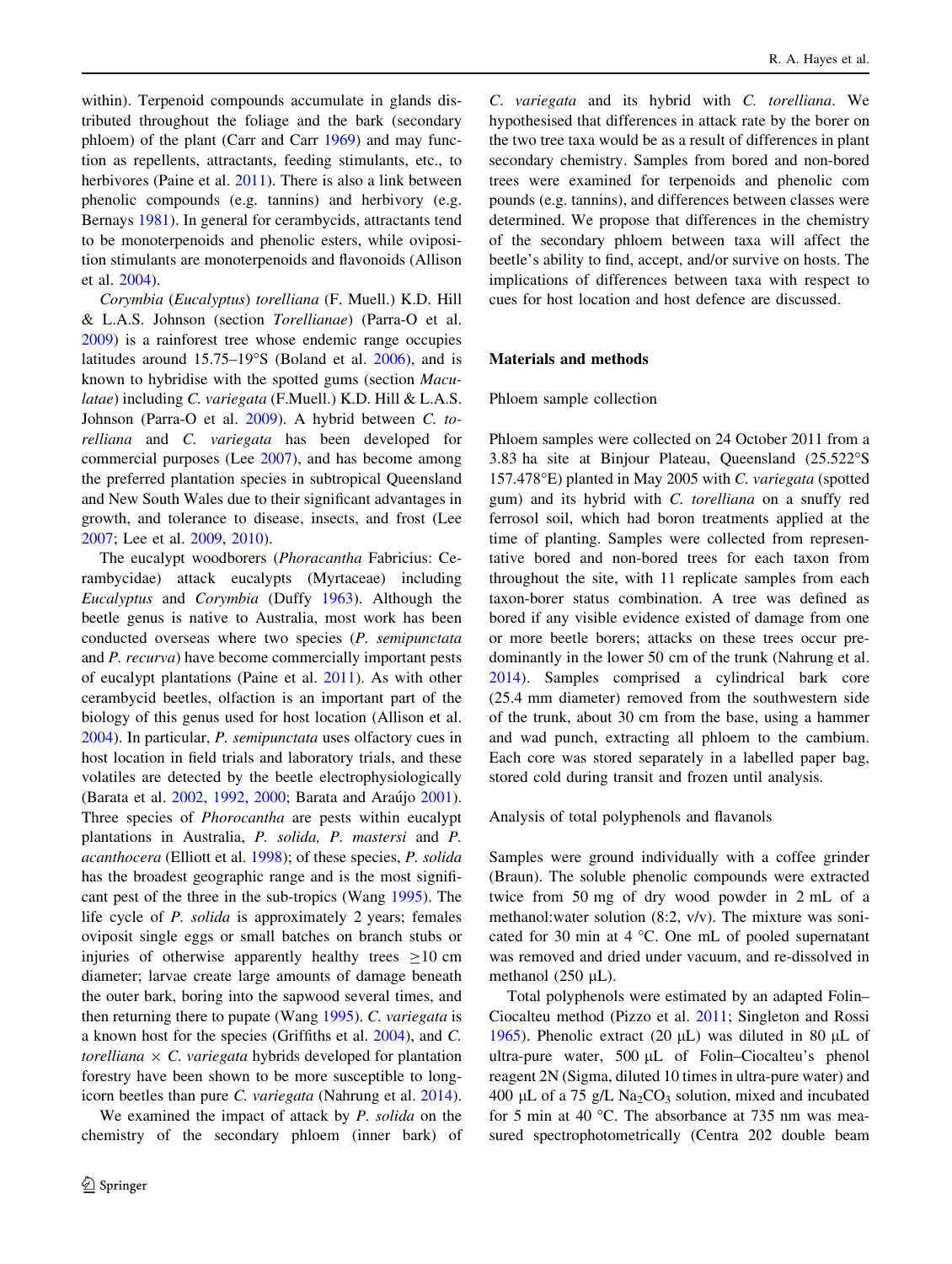spectrophotometer, GBC) and the results were expressed in mg of gallic acid equivalent (GAE) per gram dry weight (mg GAE/g d.m.). Calibration was achieved with gallic acid (Sigma) aqueous solutions  $(0-20 \mu g/mL)$ .

The quantification of flavanols was carried out by a colorimetric method using 4-dimethylaminocinnamaldehyde (DMACA—Sigma) (Pizzo et al. [2011](#page-8-0); Treutter [1989\)](#page-8-0). 50  $\mu$ L of phenolic extract, 930  $\mu$ L of methanol and 20 µL of DMACA solution (100 mg DMACA in 10 mL of 1.5 M methanolic sulphuric acid) were mixed and incubated for 2 h at room temperature. The flavanol content was determined spectrophotometrically (Centra 202 double beam spectrophotometer, GBC) at 630 nm using a standard curve based on catechin (Sigma)  $(0-15 \text{ µg/mL})$  and expressed in mg of catechin equivalent (CE) per gram dry mass (mg CE/g d.m.).

# Phenolic compound analysis (LC–MS)

Samples were ground individually with a coffee grinder (Braun), sub-samples of which (230–250 mg) were then extracted in 1.5 mL of 70 % aqueous acetone for 48 h in darkness at  $4^{\circ}$ C (after Eyles et al. [2003\)](#page-8-0). Solvent was removed by air-drying at ambient temperature, followed by drying under a stream of  $N_2$  at 40 °C then under high vacuum. The extracts were re-dissolved in methanol to a concentration of 10 mg/mL and filtered through a  $0.45 \mu$ m PTFE filter.

High-performance liquid chromatography–electrospray ionization mass spectrometry (HPLC–ESIMS) was performed using an Agilent 1100-series chromatography system coupled to an Agilent 1100-series single quadrupole mass spectrometer. HPLC gradient conditions were as follows: 1 mL/min gradient elution from 90 %  $H_2O/MeCN$  $(0.05\%$  HCOOH) to MeCN  $(0.05\%$  HCOOH) over 15 min, followed by a 5 min flush with MeCN using an Agilent Zorbax SB-C<sub>8</sub> column (150 mm  $\times$  4.6 mm;  $5 \mu m$ ). Peaks were quantified by calculating area under the chromatogram at 254 nm.

High resolution HPLC–ESIMS was performed using a Dionex Ultimate 3000 chromatography system coupled to a Bruker micrOTOF mass spectrometer. Mass calibration was performed before each analysis using sodium formate clusters as an internal standard. HPLC gradient conditions were as follows: 0.25 mL/min gradient elution from 90 %  $H_2O/MeCN$  (0.025 % HCOOH) to MeCN (0.025 % HCOOH) over 10 min, followed by a 5 min flush with MeCN using a Phenomenex Gemini-NX  $C_{18}$  column  $(150 \text{ mm} \times 2.0 \text{ mm}; 3 \text{ µm}).$ 

# Terpenoid analysis (GC–MS)

Further sub-samples of the ground bark samples (230–250 mg) were extracted in methanol (1 mL) for 48 h in the dark at  $4 \text{ }^{\circ}C$  (after Cadahia et al. [1997](#page-7-0); Eyles et al. [2003](#page-8-0)). Samples were then stored in the freezer until analysis.

Samples  $(1 \mu L)$  were analysed using gas chromatography (GC) (Agilent 6890 Series) coupled to mass spectrometry (MS) (Agilent 5975) and fitted with a silica capillary column (Agilent, model HP5-MS, 30 m  $\times$ 250 um ID  $\times$  0.25 um film thickness). Data were acquired under the following GC conditions—inlet temperature: 250 C, carrier gas: helium at 51 cm/s, split ratio 13:1, transfer-line temperature:  $280 °C$ , initial temperature: 40 °C, initial time: 2 min, rate:  $10$  °C/min, final temperature: 260 °C, final time: 6 min. The MS was held at 280 °C in the ion source with a scan rate of 4.45 scans/s.

Peaks present in blank methanol (control) samples were discarded from analysis in test samples. Tentative identities were assigned to peaks with respect to the National Institute of Standards and Technology (NIST) mass spectral library. Mass spectra of peaks from different samples with the same retention time were compared to ensure that the compounds were indeed the same.

# Statistical analysis

Differences in mean total polyphenols (mg GAE/g d.m.) and flavanols (mg CE/g d.m.) were analysed by Mann– Whitney U test for differences between taxa, and between bored status across all trees. In addition, differences in the bored status were analysed within each taxon separately.

The presence of peaks in the chromatograms, and their relative areas were analysed by non-parametric multivariate statistical methods [Bray–Curtis cluster analysis and multidimensional scaling (MDS) ordination] (Clarke [1993\)](#page-7-0) to ascertain whether any differences could be detected between the samples. Since they represent relative differences between samples, the axes of an MDS plot are dimensionless.

To determine whether clusters of individual plants relating to the taxa investigated were significantly different from each other, an analysis of similarity (ANOSIM) was used. The ANOSIM tests are a range of Mantel-type permutations of randomization procedures, which make no distributional assumptions. These tests depend only upon rank similarities, and thus are appropriate for these type of data. We used a similarity percentages (SIMPER) analysis to ascertain the relative contribution of each of the components to assign the bark to the a priori determined groups and to assess similarity between individuals within each group. Further analysis by ANOSIM and SIMPER was performed to detect any differences between bark from trees that had or had not been attacked by the cerambycid beetle borer. Differences in mean abundance were analysed by Mann–Whitney U test for compounds which were found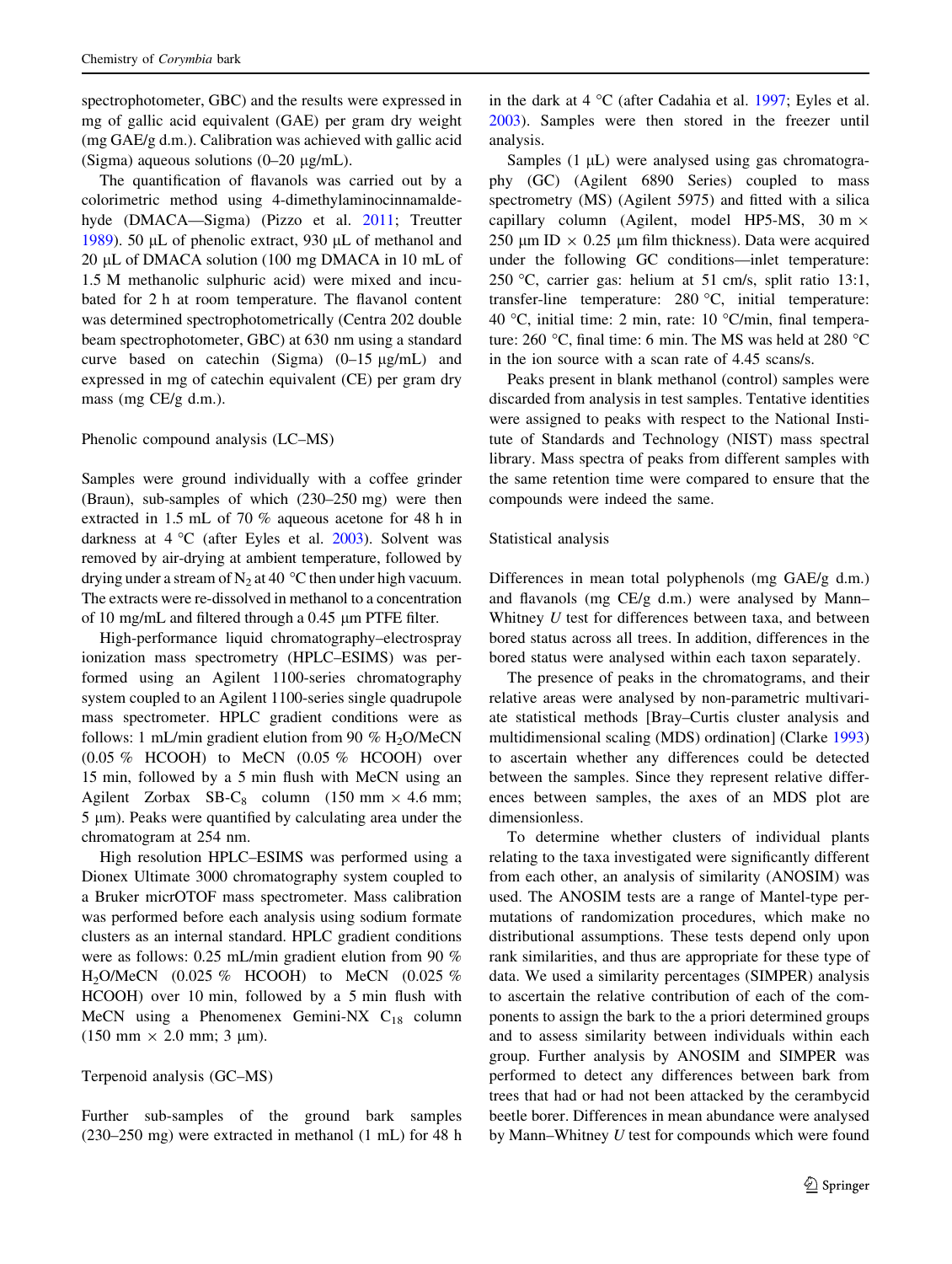<span id="page-3-0"></span>to be important to distinguish these categories. The software used for the univariate analysis was GenStat (V 14.2.0.6286), while that used for the multivariate analysis was Primer 5 for Windows (V 5.2.9, Clarke and Gorley [2001\)](#page-7-0). These analytical procedures have been used successfully in previous studies to analyse chromatographic data (e.g. Hayes et al. [2006](#page-8-0); Nahrung et al. [2009](#page-8-0)).

#### Results

# Analysis of total polyphenols and flavanols

We detected no difference between taxa with respect to total polyphenol levels (mg GAE/g d.m.) (Mann–Whitney:

**Table 1** Mean  $(\pm$ SEM) total polyphenol (gallic acid equivalents) and flavanol (catechin equivalents) content detected in Corymbia bark from the bored and non-bored trees of Corymbia variegata and Corymbia torelliana  $\times$  Corymbia variegata

| Taxon                     | <b>Status</b> | $mg$ GAE/g d.m. $mg$ CE/g d.m. |                    |
|---------------------------|---------------|--------------------------------|--------------------|
| C. variegata              | Bored         | $1.94 \pm 0.25$                | $0.316 \pm 0.077$  |
|                           |               | Non-bored $1.97 \pm 0.27$      | $0.368 \pm 0.065$  |
| C. torelliana $\times$ C. | <b>Bored</b>  | $1.62 \pm 0.17$                | $0.0918 \pm 0.026$ |
| variegata                 |               | Non-bored $1.52 \pm 0.25$      | $0.120 \pm 0.035$  |

Table 2 Retention times, molecular weight and tentative molecular formulae of those components detected in aqueous acetone extracts of Corymbia bark that were important in distinguishing between the taxa

| <b>Ret Time</b><br>(min) | MW  | Molecular<br>formula | C. variegata |               | $C.$ torelliana $\times$<br>C. variegata |               |
|--------------------------|-----|----------------------|--------------|---------------|------------------------------------------|---------------|
|                          |     |                      | Bored        | Non-<br>bored | Bored                                    | Non-<br>bored |
| 3.65                     | 934 | $C_{42}H_{46}O_{24}$ | 1/11         | 0/11          | 11/11                                    | 8/11          |
| 3.73                     | 362 | $C_{21}H_{14}O_6$    | 10/11        | 10/11         | 0/11                                     | 0/11          |
| 4.82                     | 450 | $C_{20}H_{18}O_{12}$ | 4/11         | 6/11          | 9/11                                     | 10/11         |
| 5.02                     | a   | a                    | 9/11         | 7/11          | 4/11                                     | 6/11          |
| 5.30                     | 434 | $C_{21}H_{22}O_{10}$ | 11/11        | 9/11          | 5/11                                     | 7/11          |
|                          | 478 | a                    |              |               |                                          |               |
| 5.43                     | 492 | a                    | 7/11         | 10/11         | 7/11                                     | 7/11          |
|                          | 498 | $C_{22}H_{26}O_{13}$ |              |               |                                          |               |
| 6.43                     | 288 | $C_{15}H_{12}O_6$    | 10/11        | 11/11         | 1/11                                     | 1/11          |
| 6.63                     | 434 | $C_{21}H_{22}O_{10}$ | 7/11         | 9/11          | 4/11                                     | 1/11          |
| 6.72                     | 434 | $C_{21}H_{22}O_{10}$ | 0/11         | 4/11          | 11/11                                    | 11/11         |
| 6.80                     | 344 | $C_{17}H_{12}O_8$    | 8/11         | 4/11          | 10/11                                    | 10/11         |
| 7.94                     | 344 | $C_{17}H_{12}O_8$    | 10/11        | 9/11          | 11/11                                    | 11/11         |
|                          | 490 | $C_{23}H_{22}O_{12}$ |              |               |                                          |               |

The number out of 11 replicates of each taxon in which the component was identified is also shown

<sup>a</sup> Compounds for which we were unable to determine a molecular weight/formula

 $U_{41} = 170$ ,  $P = 0.143$ ), and no difference between levels in bored and non-bored trees. This lack of difference by bored status was true whether we considered all trees, or each of the taxa separately (All data: Mann–Whitney:  $U_{41} = 212$ ,  $P = 0.656$ ; C. variegata: Mann–Whitney:  $U_{21} = 54, P = 0.699$ ; Hybrid: Mann–Whitney:  $U_{20} = 49$ ,  $P = 0.705$ ) (Table 1). Total flavanol (mg CE/g d.m.) levels were significantly lower in hybrid trees when compared to the spotted gum (Mann–Whitney:  $U = 66, P < 0.001$ ), but again there were no differences between bored and nonbored trees, whether we looked at all trees or taxa separately (All data: Mann–Whitney:  $U_{41} = 189$ ,  $P = 0.317$ ; C. variegata: Mann–Whitney:  $U_{21} = 49$ ,  $P = 0.478$ ; Hybrid: Mann–Whitney:  $U_{20} = 46$ ,  $P = 0.557$ ) (Table 1).



Fig. 1 a Phenolic compounds: two-dimensional MDS ordination of the 44 Corymbia bark extracts in aqueous acetone. The plot is based on fourth-root transformed abundances and a Bray–Curtis similarity matrix. Extracts from each taxon cluster separately. Symbols: Corymbia variegata (open triangle), Corymbia torelliana  $\times$  Corymbia variegata (filled triangle). **b** Terpenoids: two-dimensional MDS ordination of the 44 Corymbia bark extracts in methanol. The plot is based on the fourth-root transformed abundances and a Bray–Curtis similarity matrix. Extracts from each taxon cluster separately. Symbols: Corymbia variegata (open triangle), hybrid—Corymbia torelliana  $\times$  Corymbia variegata (filled triangle)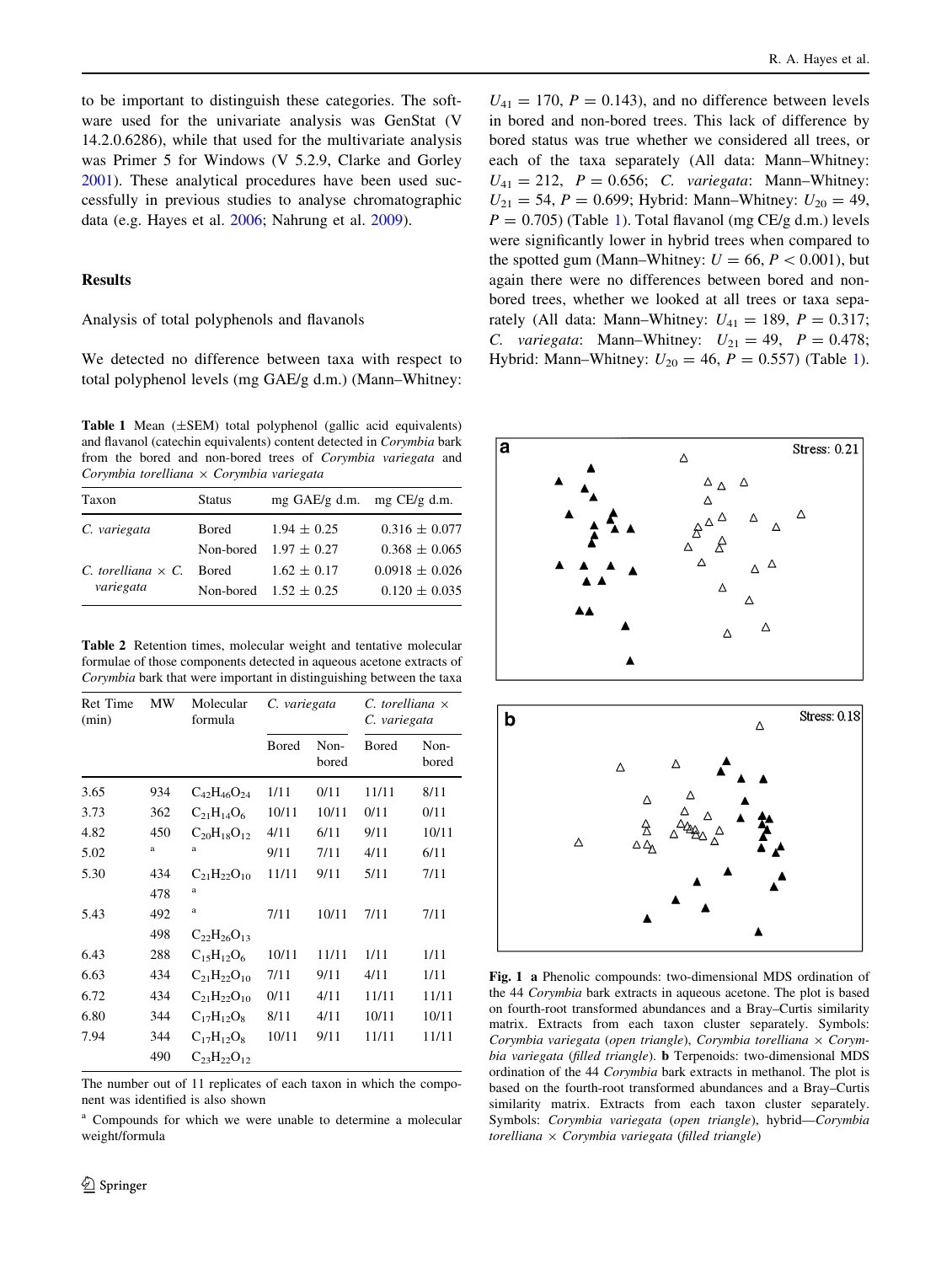#### Phenolic compound analysis (LC–MS)

Molecular weight and tentative molecular formulae were determined for some of the components detected in the aqueous acetone extracts of Corymbia bark (those shown to be important in distinguishing taxa, see below). All the listed molecular formulae correspond to known flavanol and flavanol glycosides (Table [2\)](#page-3-0). For all samples, aqueous acetone extracts from the spotted gum and the hybrid were significantly different (ANOSIM: Global  $R = 0.79$ ,  $P = 0.001$ ) (Fig. [1a](#page-3-0)). The two taxa were also distinct within trees that were not bored (Global  $R = 0.723$ ,  $P = 0.001$ ) and those that were bored (ANOSIM: Global  $R = 0.846$ ,  $P = 0.001$ ). SIMPER analysis shows the most important components contributing to these differences between the two taxa, while differences in the mean area under peaks in the chromatogram are also shown (Table 3).

To look for differences in chemicals extracted between bored and non-bored trees, we examined taxa separately (as taxa differed significantly). In neither taxon did we detect a difference between bored and non-bored trees (C. variegata: ANOSIM: Global  $R = 0.029$ ,  $P = 0.272$ ; Hybrid: ANOSIM: Global  $R = 0.017$ ,  $P = 0.33$ ).

## Terpenoid analysis (GC–MS)

Retention times and tentative identities of components detected in methanol extracts of Corymbia bark are shown (Table [4\)](#page-5-0). As mentioned above, the methanol extracts from the two taxa were also significantly different, for all samples combined (ANOSIM: Global  $R = 0.405$ ,  $P = 0.001$ ), and within samples with borers (ANOSIM: Global  $R = 0.585$ ,  $P = 0.001$ ), and without borers (ANOSIM: Global  $R = 0.429$ ,  $P = 0.001$  $P = 0.001$  (Fig. 1b). The most important components (as determined by the SIMPER analysis) for distinguishing the two taxa and differences between the mean area are shown (Table [5\)](#page-6-0).

Because taxa differed, we tested for the effect of boring on them separately, and found no detectable differences between C. variegata that had or had not been bored (ANOSIM: Global  $R = 0.053$ ,  $P = 0.089$ ). However, C. torelliana  $\times$  C. variegata hybrids differed significantly according to the bored status (ANOSIM: Global  $R = 0.422$ ,  $P = 0.001$ ) (Fig. [2\)](#page-6-0), with the most important components to distinguish the groups as determined by the SIMPER analysis, and differences between the mean area listed (Table [5\)](#page-6-0).

# Discussion

We examined the relationship between attack by P. solida and the chemistry of the secondary phloem (bark) of two important plantation forestry taxa in southeast Queensland, C. variegata and its hybrid with C. torelliana. Samples from the bored and non-bored trees were examined for

**Table 3** Mean  $\pm$  SE percentage area under the peak for phenolic compounds (identified by retention time and molecular formula) used to distinguish between the taxa, sorted by increasing contribution to group dissimilarity

| Ret Time<br>(min) | Molecular<br>formula                      | Mean $%$ area C.<br>variegata | Mean % area C. torelliana $\times$ C.<br>variegata | % contribution to group<br>dissimilarity | Mann-Whitney $U$                |
|-------------------|-------------------------------------------|-------------------------------|----------------------------------------------------|------------------------------------------|---------------------------------|
| 6.43              | $C_{15}H_{12}O_6$                         | $4.69 \pm 0.55$               | $0.10 \pm 0.09$                                    | 4.35                                     | $U_{42} = 24,$<br>P < 0.001     |
| 3.65              | $C_{42}H_{46}O_{24}$                      | $0.04 \pm 0.04$               | $7.3 \pm 1.3$                                      | 4.35                                     | $U_{42} = 36.5$ ,<br>P < 0.001  |
| 5.30              | $C_{21}H_{22}O_{10}$                      | $10.6 \pm 1.0$                | $1.76 \pm 0.44$                                    | 3.36                                     | $U_{42} = 24$ ,<br>P < 0.001    |
| 6.72              | $C_{21}H_{22}O_{10}$                      | $1.50 \pm 0.37$               | $1.50 \pm 0.35$                                    | 2.98                                     | n.s.                            |
| 7.94              | $C_{17}H_{12}O_8$<br>$C_{23}H_{22}O_{12}$ | $0.39 \pm 0.07$               | $6.80 \pm 0.83$                                    | 2.89                                     | $U_{42} = 0$ ,<br>P < 0.001     |
| 3.73              | $C_{21}H_{14}O_6$                         | $0.85 \pm 0.19$               | $\overline{0}$                                     | 2.77                                     | $U_{42} = 22,$<br>P < 0.001     |
| 5.02              | a                                         | $2.71 \pm 0.49$               | $2.00 \pm 0.82$                                    | 2.62                                     | $U_{42} = 157$ ,<br>$P = 0.039$ |
| 6.63              | $C_{21}H_{22}O_{10}$                      | $0.92 \pm 0.33$               | $0.08 \pm 0.04$                                    | 2.57                                     | n.s.                            |
| 4.82              | $C_{20}H_{18}O_{12}$                      | $1.87 \pm 0.46$               | $1.81 \pm 0.24$                                    | 2.41                                     | n.s.                            |
| 6.80              | $C_{17}H_{12}O_8$                         | $1.72 \pm 0.83$               | $3.40 \pm 0.44$                                    | 2.37                                     | $U_{42} = 126$ ,<br>$P = 0.006$ |
| 5.43              | ? $C_{22}H_{26}O_{13}$                    | $2.93 \pm 0.43$               | $1.92 \pm 0.52$                                    | 2.19                                     | $U_{42} = 134$ ,<br>$P = 0.01$  |

<sup>a</sup> Compounds for which we were unable to determine a molecular weight/formula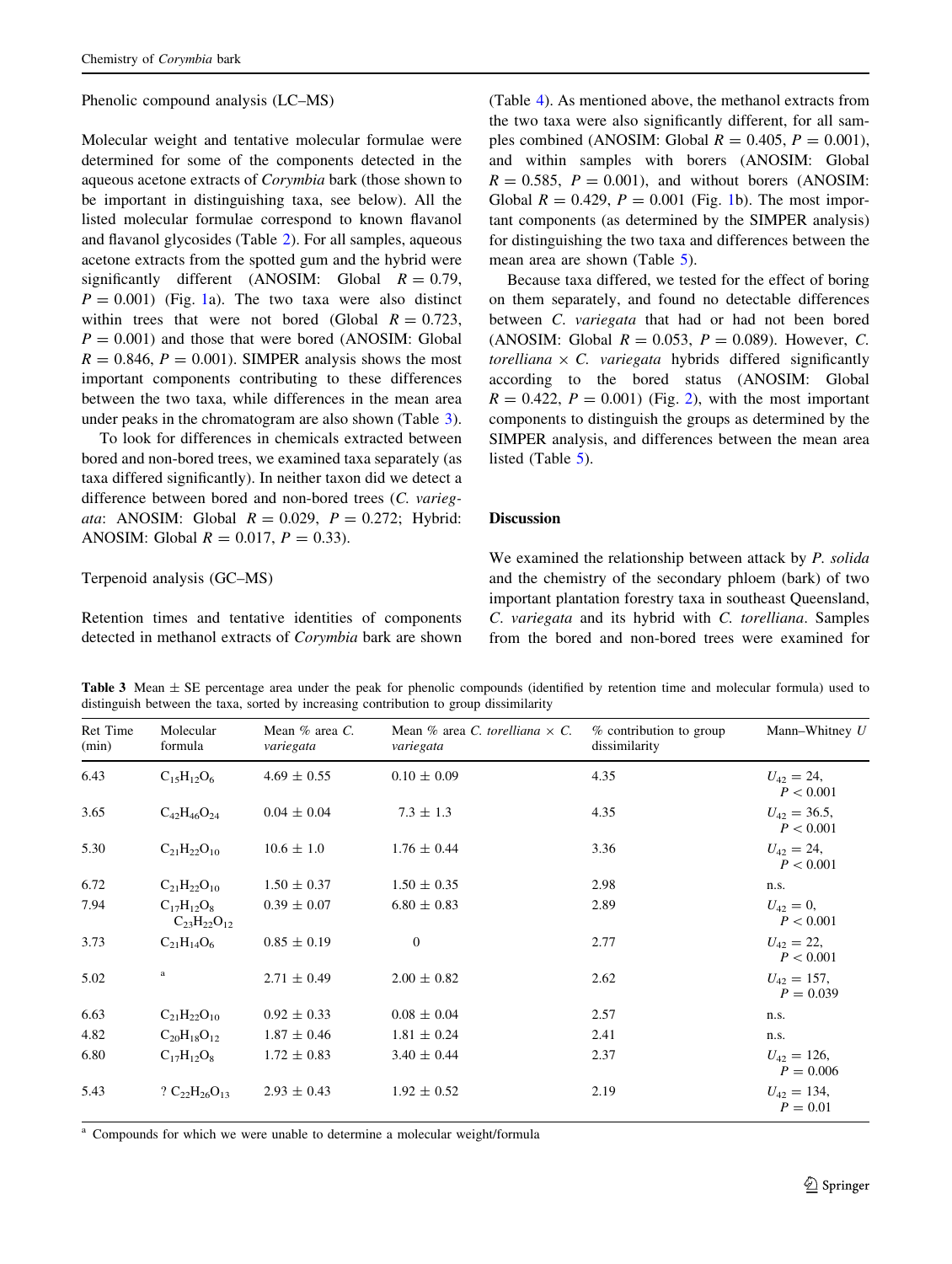| Ret Time (min) | Compound id                                       | C. variegata |           | C. torelliana $\times$ C. variegata |           |
|----------------|---------------------------------------------------|--------------|-----------|-------------------------------------|-----------|
|                |                                                   | Bored        | Non-bored | Bored                               | Non-bored |
| 3.12           | $\mathbf{a}$                                      | 0/11         | 1/11      | 0/11                                | 0/11      |
| 3.17           | $\bf{a}$                                          | 0/11         | 1/11      | $0/11$                              | $1/11$    |
| 3.81           | furfural                                          | 11/11        | 11/11     | 11/11                               | 11/11     |
| 4.18           | $\bf a$                                           | 0/11         | 0/11      | 0/11                                | 1/11      |
| 4.61           | 4-methoxy-2-butanone                              | 10/11        | 11/11     | 11/11                               | 3/11      |
| 4.72           | $\mathbf{a}$                                      | $0/11$       | 0/11      | 0/11                                | 3/11      |
| 5.50           | $\bf{a}$                                          | $0/11$       | 0/11      | $0/11$                              | 3/11      |
| 5.54           | $\beta$ -methoxy-2-furanethanol                   | 1/11         | 1/11      | 4/11                                | 3/11      |
| 5.88           | $\beta$ -pinene                                   | 11/11        | 11/11     | 11/11                               | 11/11     |
| 5.92           | $\bf a$                                           | 1/11         | 0/11      | 0/11                                | $0/11$    |
| 6.42           | $\bf{a}$                                          | $0/11$       | 2/11      | 0/11                                | 2/11      |
| 6.52           | 1-isopropyl-2-propylhydrazine                     | 1/11         | 1/11      | 2/11                                | 4/11      |
| 7.25           | ethylacethydroxamate                              | 8/11         | 11/11     | 3/11                                | 5/11      |
| 7.28           | $\bf{a}$                                          | 0/11         | 0/11      | 0/11                                | 1/11      |
| 7.59           | furyl, hydroxymethylketone                        | 1/11         | 0/11      | 10/11                               | $5/11$    |
| 8.60           | 2,3-dihydro-3,5-dihydroxy-6-methyl-4H-pyran-4-one | 11/11        | 11/11     | 11/11                               | 11/11     |
| 8.71           | $\bf{a}$                                          | $0/11$       | 0/11      | 2/11                                | 2/11      |
| 9.03           | 1-methyl-2(1H)-pyridinone                         | 10/11        | 11/11     | 2/11                                | 11/11     |
| 9.13           | 4-methyl-3-oxovaleric acid, ethyl ester           | 0/11         | 0/11      | 11/11                               | 4/11      |
| 9.63           | 1,1,2-trimethoxyethane                            | 2/11         | $7/11$    | 8/11                                | $8/11$    |
| 9.95           | 5-hydroxymethylfurfural (HMF)                     | 11/11        | 11/11     | 11/11                               | 11/11     |
| 10.10          | $\bf a$                                           | 2/11         | 1/11      | 3/11                                | 1/11      |
| 10.20          | $\bf{a}$                                          | 1/11         | 0/11      | 1/11                                | $0/11$    |
| 11.15          | $\bf{a}$                                          | 1/11         | 0/11      | 0/11                                | $0/11$    |
| 17.84          | 14-methylpentadecanoic acid, methyl ester         | 7/11         | 7/11      | 0/11                                | $1/11$    |
| 17.84          | $\mathbf{a}$                                      | $0/11$       | 0/11      | 1/11                                | 0/11      |
| 18.24          | $n$ -hexadecanoic acid                            | 9/11         | 10/11     | 11/11                               | 11/11     |
| 18.62          | $\rm{a}$                                          | 0/11         | 1/11      | 3/11                                | 2/11      |
| 19.00          | $\bf{a}$                                          | 1/11         | 1/11      | 0/11                                | 0/11      |
| 19.35          | $\bf{a}$                                          | 1/11         | 0/11      | 0/11                                | $0/11$    |
| 19.45          | 8,11-octadecadienoic acid, methyl ester           | 8/11         | 6/11      | 3/11                                | 2/11      |
| 19.52          | linolenic acid, methyl ester                      | 5/11         | 3/11      | 0/11                                | 2/11      |
| 19.86          | linoleic acid                                     | 1/11         | 0/11      | 2/11                                | 11/11     |
| 20.12          | $\bf a$                                           | 0/11         | 0/11      | 1/11                                | 0/11      |
| 25.00          | $\beta$ -sitosterol                               | 10/11        | 11/11     | 10/11                               | 11/11     |

<span id="page-5-0"></span>Table 4 Retention times and tentative identities of components detected in methanol extracts of Corymbia bark and the number out of 11 replicates of each taxon in which the component was identified

<sup>a</sup> Compounds for which we were unable to determine an identity

terpenoids and phenolic compounds (e.g. flavanols, tannins), and differences between classes determined.

We found differences in the secondary phloem chemistry of the taxa, both with respect to phenolic compounds and terpenoids. These differences concur with those reported previously for differences in foliar chemistry between parent and hybrid taxa (Hayes et al. [2013\)](#page-8-0). There are also differences in their susceptibility to attack by P. solida with nine times more attacks on the hybrid than C.

variegata (Nahrung et al. [2014\)](#page-8-0). Some aspect of this chemical variation may affect this differential attack rate.

It may be that the lower susceptibility is a result of greater chemical defences in the co-evolved host (C. variegata) than in the "naïve" host (C. torelliana  $\times$ C. variegata). Alternatively, the observed differences in terpenoids between the taxa (Fig. [1b](#page-3-0)) may explain this variation. Terpenoid differences are associated with variation in host location by cerambycid beetles (Allison et al.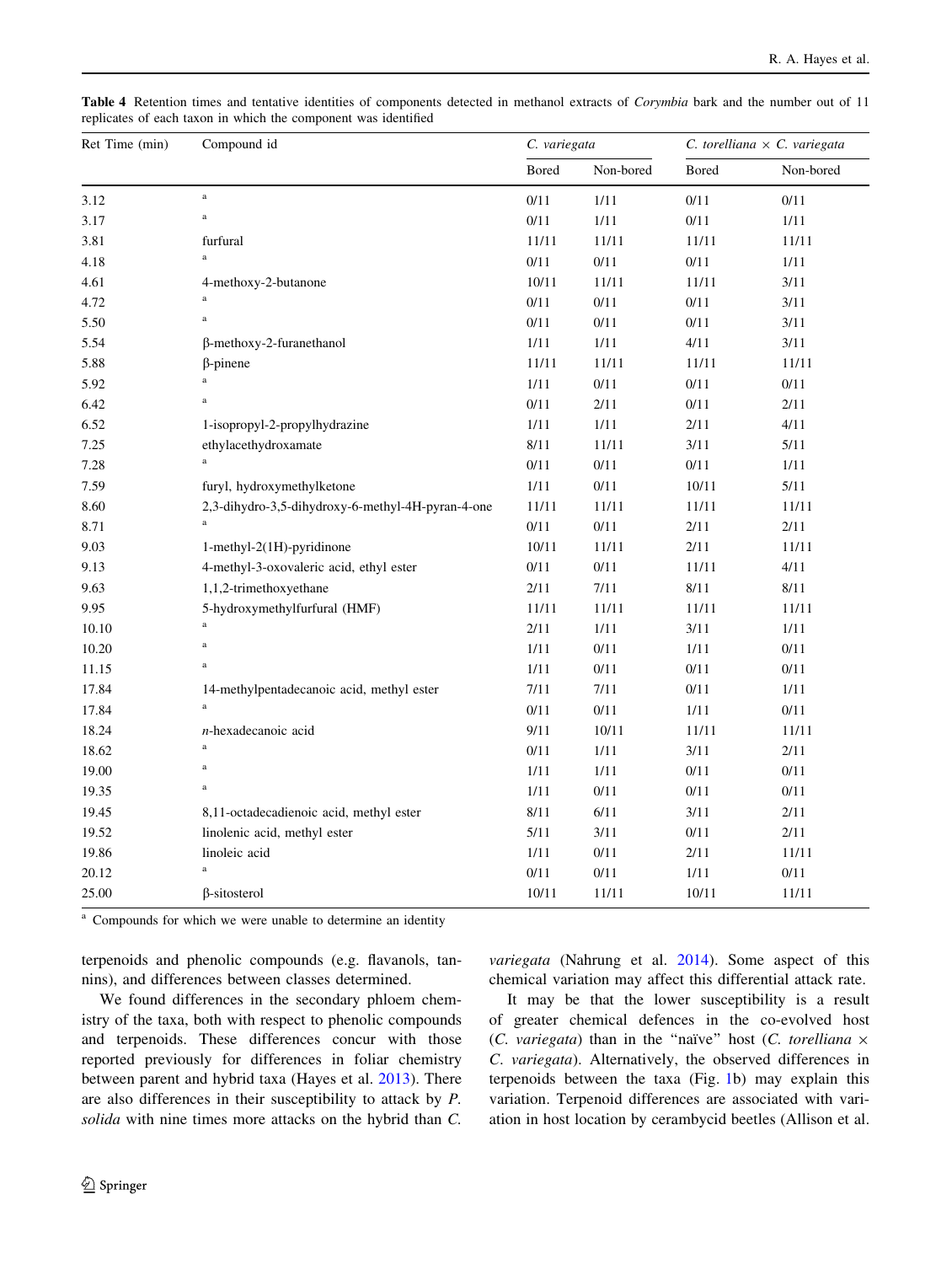(a)

<span id="page-6-0"></span>

Fig. 2 Terpenoid: two-dimensional MDS ordination of the 22 methanol bark extracts of C. torelliana  $\times$  C. variegata. The plot is based on the fourth-root transformed abundances and a Bray–Curtis similarity matrix. Extracts from bored (open square) and non-bored (filled square) trees cluster separately

[2004](#page-7-0)), and it may be that the hybrid trees are easier for the beetles to recognise as a suitable oviposition site [both parental taxa are sympatric to the beetle (Wang [1995](#page-8-0))]. Hybrid trees at this study site appeared more stressed than C. variegata (Nahrung et al. [2014](#page-8-0)), and stress is well known to lead to differences in chemical profiles of trees (e.g. Copolovici and Niinemets [2010](#page-7-0); Niinemets [2010](#page-8-0); Steindel et al. [2005\)](#page-8-0).

There was no chemical difference detected between bored and non-bored C. variegata trees. This was true whether we compared total polyphenols, flavanols, acetone or methanolic extracts. Interestingly, in the case of the hybrid, although there was no chemical difference observed with the total polyphenols, flavanols and acetone extracts, bored and non-bored hybrids were significantly chemically distinct in the methanol extracts. Do the variations in these predominantly volatile components explain

Table 5 Mean  $\pm$  SE percentage area under the peak for compounds (identified by retention time) used to distinguish between (a) the taxa and (b) the C. torelliana  $\times$  C. variegata hybrids that had or had not been bored

| Ret Time (min) | Compound i.d.                             | Mean % area<br>C. variegata | Mean % area<br>$C.$ torelliana $\times$<br>C. variegata | % contribution to<br>group dissimilarity | Mann-Whitney U              |
|----------------|-------------------------------------------|-----------------------------|---------------------------------------------------------|------------------------------------------|-----------------------------|
| 7.25           | ethylacethydroxamate                      | $3.19 \pm 0.71$             | $1.03 \pm 0.39$                                         | 8.60                                     | $U_{42} = 115, P = 0.002$   |
| 9.13           | 4-methyl-3-oxovaleric acid, ethyl ester   | $\boldsymbol{0}$            | $1.16 \pm 0.19$                                         | 7.37                                     | $U_{42} = 77, P < 0.001$    |
| 7.59           | furyl, hydroxymethylketone                | $0.04 \pm 0.04$             | $0.81 \pm 0.15$                                         | 6.55                                     | $U_{42} = 82.5, P < 0.001$  |
| 19.45          | 8,11-octadecadienoic acid, methyl ester   | $1.40 \pm 0.47$             | $0.42 \pm 0.19$                                         | 6.46                                     | $U_{42} = 149, P = 0.015$   |
| 17.84          | 14-methylpentadecanoic acid, methyl ester | $0.93 \pm 0.28$             | $0.07 \pm 0.07$                                         | 6.07                                     | $U_{42} = 101, P < 0.001$   |
| 9.03           | $1$ -methyl- $2(1H)$ -pyridinone          | $2.07 \pm 0.27$             | $1.10 \pm 0.24$                                         | 5.79                                     | $U_{42} = 134.5, P = 0.01$  |
| 9.63           | 1,1,2-trimethoxy ethane                   | $0.64 \pm 0.19$             | $0.80 \pm 0.15$                                         | 5.79                                     | n. s.                       |
| 4.61           | 4-methoxy-2-butanone                      | $3.31 \pm 0.68$             | $1.25 \pm 0.48$                                         | 5.61                                     | $U_{42} = 98, P < 0.001$    |
| 19.86          | linoleic acid                             | $0.03 \pm 0.03$             | $0.61 \pm 0.12$                                         | 5.49                                     | $U_{42} = 103.5, P < 0.001$ |
| 25.00          | <b>B-sitosterol</b>                       | $26.8 \pm 2.5$              | $26.3 \pm 2.5$                                          | 3.99                                     | n. s.                       |
| 19.52          | linolenic acid, methyl ester              | $0.62 \pm 0.27$             | $0.15 \pm 0.10$                                         | 3.88                                     | n. s.                       |
| (b)            |                                           |                             |                                                         |                                          |                             |
| Ret Time (min) | Compound i.d.                             | Mean % area<br>bored        | Mean % area<br>non-bored                                | % contribution to<br>group dissimilarity | Mann-Whitney $U$            |
| 9.03           | 1-methyl-2(1H)-pyridinone                 | $0.41 \pm 0.28$             | $1.80 \pm 0.25$                                         | 9.73                                     | $U_{20} = 15, P = 0.002$    |
| 19.86          | linoleic acid                             | $0.15 \pm 0.10$             | $1.08 \pm 0.10$                                         | 8.67                                     | $U_{20} = 5, P < 0.001$     |
| 9.13           | 4-methyl-3-oxovaleric acid, ethyl ester   | $1.65 \pm 0.12$             | $0.68 \pm 0.29$                                         | 8.06                                     | $U_{20} = 28, P = 0.034$    |
| 4.61           | 4-methoxy-2-butanone                      | $1.25 \pm 0.16$             | $2.81 \pm 0.97$                                         | 7.55                                     | $U_{20} = 23, P = 0.013$    |
| 7.59           | furyl, hydroxymethylketone                | $1.11 \pm 0.19$             | $0.50 \pm 0.19$                                         | 6.24                                     | n. s.                       |
| 7.25           | ethylacethydroxamate                      | $0.30 \pm 0.20$             | $1.77 \pm 0.70$                                         | 6.22                                     | n. s.                       |
| 9.63           | 1,1,2-trimethoxy ethane                   | $0.76 \pm 0.20$             | $0.84 \pm 0.24$                                         | 5.00                                     | n. s.                       |
| 5.54           | $\beta$ -methoxy-(S)-2-furanethanol       | $0.41 \pm 0.19$             | $0.55 \pm 0.29$                                         | 4.90                                     | n. s.                       |
| 5.88           | $\beta$ -pinene                           | $1.69 \pm 0.36$             | $3.9 \pm 1.3$                                           | 4.08                                     | n. s.                       |
| 25.00          | β-sitosterol                              | $25.5 \pm 3.8$              | $27.1 \pm 3.2$                                          | 3.96                                     | n. s.                       |
| 6.52           | 1-isopropyl-2-propylhydrazine             | $0.09 \pm 0.06$             | $0.41 \pm 0.19$                                         | 3.95                                     | n. s.                       |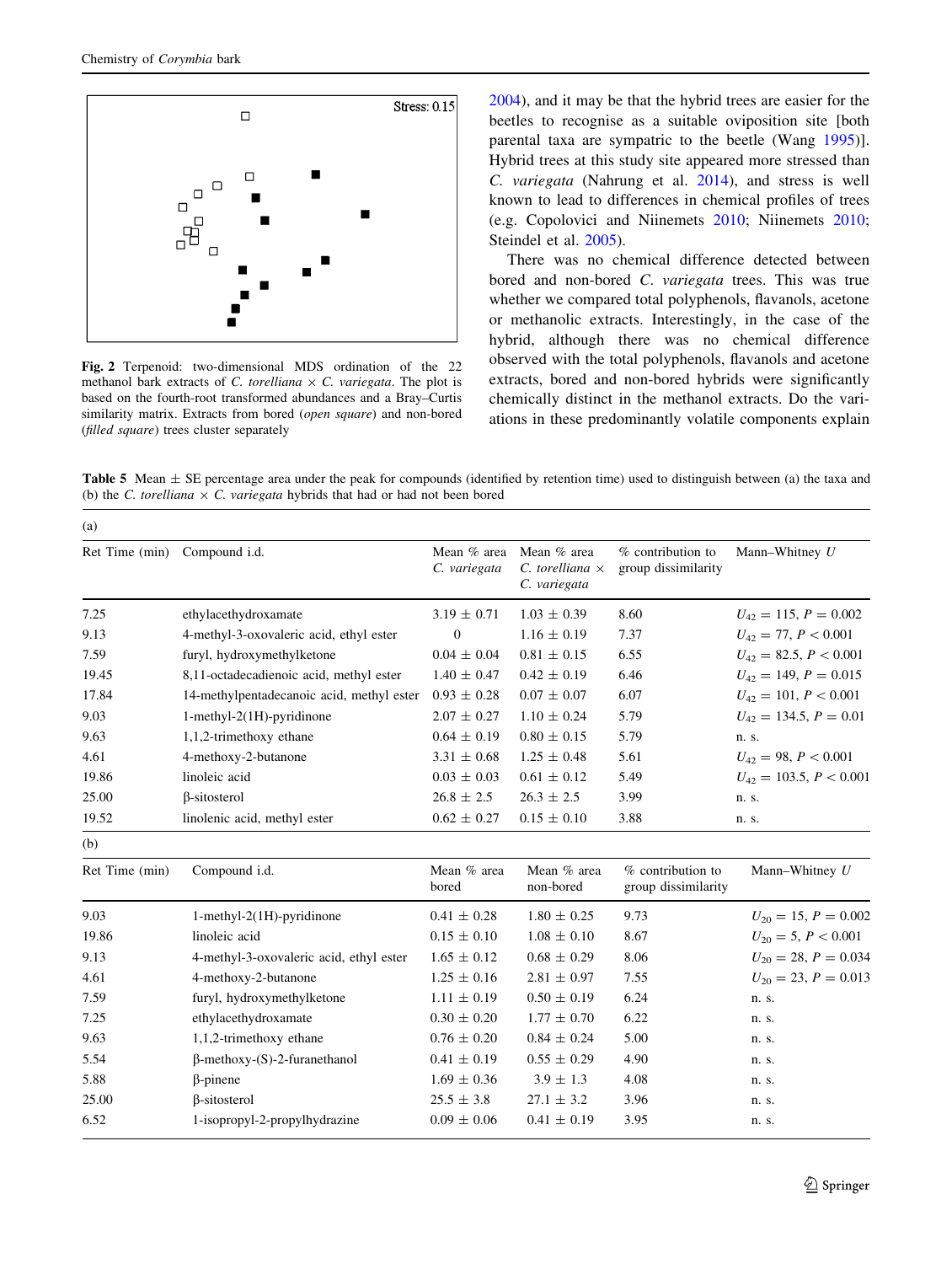<span id="page-7-0"></span>the ability of the beetle to find the hybrid hosts? The presence of olfactory sensilla on the ovipositor of the congeneric P. recurva suggests that olfactory cues from bark are important in oviposition in this species (Faucheux [2012\)](#page-8-0).

The bored and non-bored status of the trees used in our study arises through a combination of female oviposition choice and larval survival, and it is difficult to differentiate these effects. However, the differences in attack rate and secondary chemistry between taxa, and the general similarity in profiles between bored and non-bored trees within taxa suggest that, if they are contributing to the distribution of beetles, it is more likely due to differences in host location and acceptance than to larval performance. Only one compound (4-methyl-3-oxovaleric acid, ethyl ester) was present at a higher level in bored compared with nonbored hybrid hosts, and while this may represent an induced response (see Eyles et al. [2010](#page-8-0)), we are unable to distinguish between an induced response and an underlying constitutive difference between the trees.

The other three compounds that differed between bored and non-bored hybrids were higher in the latter, and likely represent constitutive differences between the taxa. Indeed the compound that contributes most to dissimilarity between the bored and non-bored groups is 1-methyl-2(1H)-pyridinone. This compound is a known entomotoxin, and has been shown to have very high levels of mortality in screwworm larvae feeding on it at even low concentrations (Oliver and Crystal [1972](#page-8-0)). It is possible that even if there is no difference in oviposition preference between hybrid trees, levels of this compound affect larval survival, and thus detectable damage in non-bored trees.

Overall, there was no difference between bored and nonbored C. variegata, although upon examining each compound individually we found significantly higher levels of b-pinene in bored rather than non-bored (Mann–Whitney:  $U_{20} = 24.0, P = 0.016$ , while levels of this monoterpene were not significantly different in the other combinations of taxon and status. This compound is electrophysiologically active for the congeneric beetle P. semipunctata (Barata et al. 2000, 2002).

Factors other than the secondary metabolites may also influence the patterns of attack we report here. For example, bark moisture content has previously been found to be important in resistance of eucalypts to borer attack (Hanks et al. [1991](#page-8-0)). In addition, reduction in larval performance of P. semipunctata in two Corymbia species (C. maculata and C. citriodora) was recently attributed to sapwood reaction and kino (resin) production (Haddan et al. [2010\)](#page-8-0). Farr et al. [\(2000](#page-8-0)) reported a significant relationship between kino and Phorocantha attack in Western Australia, and Carnegie et al. (2008) described kino bleeding as characteristic in early stages of P. solida attack, and its role, therefore,

warrants further investigation. Nevertheless, we propose that variations in the chemistry of the secondary phloem (inner bark) of these trees explain, at least in part, the differential attack rate or larval survival between C. variegata and the hybrid hosts by the important boring pest P. solida.

Acknowledgments We sincerely thank Michael O'Loughlin, Fred Oudyn (DSITIA) and Lesley Francis (DAFF) for access to equipment and advice and assistance with spectrophotometric analyses and to A/Prof David Lee (USC/DAFF) for tree germplasm. Thanks to Forest Plantations Qld for establishment and access to the field site. This work was partially funded by Plantation Hardwoods Research and Development Fund, Elders Forestry and HQPlantations (formerly FPQ).

#### References

- Allison JD, Borden JH, Seybold SJ (2004) A review of the chemical ecology of the Cerambycidae (Coleoptera). Chemoecol 14:123–150
- Barata EN, Araújo J (2001) Olfactory orientation responses of the eucalyptus woodborer, Phoracantha semipunctata, to host plant in a wind tunnel. Physiol Entomol 26:26–37
- Barata EN, Fonseca PJ, Mateus E, Araujo J (1992) Host-finding by Phoracantha semipunctata: host volatiles, electroantennogram recordings and baited field traps. In: Menken SBJ, Visser JH, Harrewijn P (eds) Proceedings of the 8th International Symposium on Insect-Plant Relationships. Springer, Netherlands, pp 133–135
- Barata EN, Pickett JA, Wadhams LJ, Woodcock CM, Mustaparta H (2000) Identification of host and nonhost semiochemicals of eucalyptus woodborer Phoracantha semipunctata by gas chromatography–electroantennography. J Chem Ecol 26:1877–1895
- Barata E, Mustaparta H, Pickett J, Wadhams L, Araujo J (2002) Encoding of host and non-host plant odours by receptor neurones in the eucalyptus woodborer, Phoracantha semipunctata (Coleoptera: Cerambycidae). J Comp Physiol A 188:121–133
- Bernays EA (1981) Plant tannins and insect herbivores: an appraisal. Ecol Entomol 6:353–360
- Boland DJ, Brooker MH, Chippendale GM, Hall N, Hyland BPM, Johnston RD, Kleinig DA, Turner JD (2006) Forest trees of Australia. CSIRO Publishing, Melbourne
- Cadahia E, Conde F, Fernandez de Simon B, Garcia-Vallejo MC (1997) Tannin composition of Eucalyptus camaldulensis, E. globulus and E. rudis. Part II Bark Holzforsch 51:125–129
- Carnegie AJ, Lawson SA, Smith TE, Pegg GS, Stone C, McDonald JM (2008) Healthy hardwoods: a field guide to pests, diseases and nutritional disorders in subtropical hardwoods. Forest and Wood Products Australia, Melbourne
- Carr SGM, Carr DJ (1969) Oil glands and ducts in Eucalyptus L'Hérit. I the phloem and the pith. Aust J Bot 17:471-513
- Clarke KR (1993) Non-parametric multivariate analysis of changes in community structure. Aust J Ecol 18:117–143
- Clarke KR, Gorley RN (2001) PRIMER v5: User Manual/Tutorial. PRIMER-E, Plymouth
- Copolovici L, Niinemets U (2010) Flooding induced emissions of volatile signalling compounds in three tree species with differing waterlogging tolerance. Plant Cell Environ 33:1582–1594
- Duffy EAJ (1963) A monograph of the immature stages of Australasian timber beetles (Cerambycidae). British Museum (Natural History), London